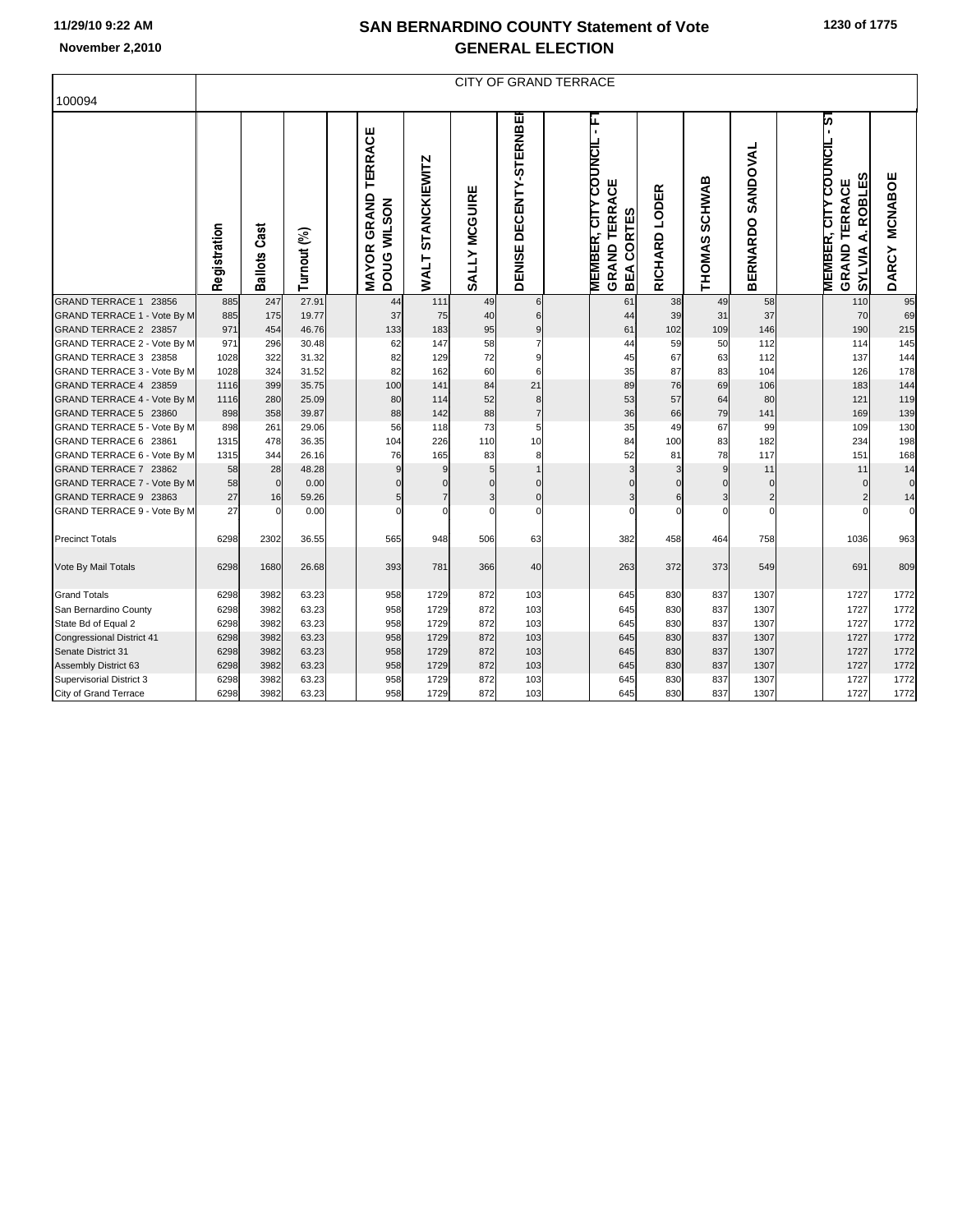## **SAN BERNARDINO COUNTY Statement of Vote November 2,2010 GENERAL ELECTION**

|                                    |              | <b>CITY OF GRAND TERRACE</b> |             |  |                                                     |                                    |               |                            |  |                                                                           |                  |                                |                             |  |                                                                                                   |                         |
|------------------------------------|--------------|------------------------------|-------------|--|-----------------------------------------------------|------------------------------------|---------------|----------------------------|--|---------------------------------------------------------------------------|------------------|--------------------------------|-----------------------------|--|---------------------------------------------------------------------------------------------------|-------------------------|
| 100094                             |              |                              |             |  |                                                     |                                    |               |                            |  |                                                                           |                  |                                |                             |  |                                                                                                   |                         |
|                                    | Registration | <b>Ballots Cast</b>          | Turnout (%) |  | <b>TERRACE</b><br><b>MAYOR GRAND</b><br>DOUG WILSON | <b>STANCKIEWITZ</b><br><b>WALT</b> | SALLY MCGUIRE | DECENTY-STERNBEI<br>DENISE |  | ۲<br><b>MEMBER, CITY COUNCIL</b><br><b>GRAND TERRACE</b><br>CORTES<br>BEA | LODER<br>RICHARD | <b>SCHWAB</b><br><b>THOMAS</b> | SANDOVAL<br><b>BERNARDO</b> |  | is-<br>COUNCIL<br><b>ROBLES</b><br><b>TERRACE</b><br><b>MEMBER, CITY</b><br>نج<br>GRAND<br>SYLVIA | <b>MCNABOE</b><br>DARCY |
| <b>GRAND TERRACE 1</b><br>23856    | 885          | 247                          | 27.91       |  | 44                                                  | 111                                | 49            | 6                          |  | 61                                                                        | 38               | 49                             | 58                          |  | 110                                                                                               | 95                      |
| GRAND TERRACE 1 - Vote By M        | 885          | 175                          | 19.77       |  | 37                                                  | 75                                 | 40            | 6                          |  | 44                                                                        | 39               | 31                             | 37                          |  | 70                                                                                                | 69                      |
| GRAND TERRACE 2 23857              | 971          | 454                          | 46.76       |  | 133                                                 | 183                                | 95            | $\boldsymbol{9}$           |  | 61                                                                        | 102              | 109                            | 146                         |  | 190                                                                                               | 215                     |
| GRAND TERRACE 2 - Vote By M        | 971          | 296                          | 30.48       |  | 62                                                  | 147                                | 58            | $\overline{7}$             |  | 44                                                                        | 59               | 50                             | 112                         |  | 114                                                                                               | 145                     |
| GRAND TERRACE 3 23858              | 1028         | 322                          | 31.32       |  | 82                                                  | 129                                | 72            | 9                          |  | 45                                                                        | 67               | 63                             | 112                         |  | 137                                                                                               | 144                     |
| GRAND TERRACE 3 - Vote By M        | 1028         | 324                          | 31.52       |  | 82                                                  | 162                                | 60            | 6                          |  | 35                                                                        | 87               | 83                             | 104                         |  | 126                                                                                               | 178                     |
| GRAND TERRACE 4 23859              | 1116         | 399                          | 35.75       |  | 100                                                 | 141                                | 84            | 21                         |  | 89                                                                        | 76               | 69                             | 106                         |  | 183                                                                                               | 144                     |
| <b>GRAND TERRACE 4 - Vote By M</b> | 1116         | 280                          | 25.09       |  | 80                                                  | 114                                | 52            | 8                          |  | 53                                                                        | 57               | 64                             | 80                          |  | 121                                                                                               | 119                     |
| GRAND TERRACE 5 23860              | 898          | 358                          | 39.87       |  | 88                                                  | 142                                | 88            | $\overline{7}$             |  | 36                                                                        | 66               | 79                             | 141                         |  | 169                                                                                               | 139                     |
| GRAND TERRACE 5 - Vote By M        | 898          | 261                          | 29.06       |  | 56                                                  | 118                                | 73            | 5                          |  | 35                                                                        | 49               | 67                             | 99                          |  | 109                                                                                               | 130                     |
| GRAND TERRACE 6 23861              | 1315         | 478                          | 36.35       |  | 104                                                 | 226                                | 110           | 10                         |  | 84                                                                        | 100              | 83                             | 182                         |  | 234                                                                                               | 198                     |
| GRAND TERRACE 6 - Vote By M        | 1315         | 344                          | 26.16       |  | 76                                                  | 165                                | 83            | 8                          |  | 52                                                                        | 81               | 78                             | 117                         |  | 151                                                                                               | 168                     |
| GRAND TERRACE 7 23862              | 58           | 28                           | 48.28       |  | 9                                                   | 9                                  | 5             | $\mathbf{1}$               |  | 3                                                                         | 3                | 9                              | 11                          |  | 11                                                                                                | 14                      |
| <b>GRAND TERRACE 7 - Vote By M</b> | 58           | $\mathbf 0$                  | 0.00        |  | $\mathbf 0$                                         | $\overline{0}$<br>$\overline{7}$   | $\mathsf{C}$  | $\Omega$                   |  | $\Omega$                                                                  | $\Omega$         | $\mathbf 0$                    | $\mathbf{0}$                |  | $\mathbf 0$                                                                                       | $\mathbf 0$             |
| GRAND TERRACE 9 23863              | 27           | 16                           | 59.26       |  | 5                                                   | $\Omega$                           | 3             | $\mathbf 0$                |  | 3<br>$\Omega$                                                             | 6<br>$\Omega$    | $\overline{3}$<br>$\Omega$     | $\overline{c}$<br>$\Omega$  |  | $\overline{2}$                                                                                    | 14<br>$\mathbf 0$       |
| GRAND TERRACE 9 - Vote By M        | 27           | $\mathcal{C}$                | 0.00        |  | $\mathbf 0$                                         |                                    | $\mathsf{C}$  | $\mathbf 0$                |  |                                                                           |                  |                                |                             |  | $\Omega$                                                                                          |                         |
| <b>Precinct Totals</b>             | 6298         | 2302                         | 36.55       |  | 565                                                 | 948                                | 506           | 63                         |  | 382                                                                       | 458              | 464                            | 758                         |  | 1036                                                                                              | 963                     |
| Vote By Mail Totals                | 6298         | 1680                         | 26.68       |  | 393                                                 | 781                                | 366           | 40                         |  | 263                                                                       | 372              | 373                            | 549                         |  | 691                                                                                               | 809                     |
| <b>Grand Totals</b>                | 6298         | 3982                         | 63.23       |  | 958                                                 | 1729                               | 872           | 103                        |  | 645                                                                       | 830              | 837                            | 1307                        |  | 1727                                                                                              | 1772                    |
| San Bernardino County              | 6298         | 3982                         | 63.23       |  | 958                                                 | 1729                               | 872           | 103                        |  | 645                                                                       | 830              | 837                            | 1307                        |  | 1727                                                                                              | 1772                    |
| State Bd of Equal 2                | 6298         | 3982                         | 63.23       |  | 958                                                 | 1729                               | 872           | 103                        |  | 645                                                                       | 830              | 837                            | 1307                        |  | 1727                                                                                              | 1772                    |
| <b>Congressional District 41</b>   | 6298         | 3982                         | 63.23       |  | 958                                                 | 1729                               | 872           | 103                        |  | 645                                                                       | 830              | 837                            | 1307                        |  | 1727                                                                                              | 1772                    |
| Senate District 31                 | 6298         | 3982                         | 63.23       |  | 958                                                 | 1729                               | 872           | 103                        |  | 645                                                                       | 830              | 837                            | 1307                        |  | 1727                                                                                              | 1772                    |
| Assembly District 63               | 6298         | 3982                         | 63.23       |  | 958                                                 | 1729                               | 872           | 103                        |  | 645                                                                       | 830              | 837                            | 1307                        |  | 1727                                                                                              | 1772                    |
| Supervisorial District 3           | 6298         | 3982                         | 63.23       |  | 958                                                 | 1729                               | 872           | 103                        |  | 645                                                                       | 830              | 837                            | 1307                        |  | 1727                                                                                              | 1772                    |
| City of Grand Terrace              | 6298         | 3982                         | 63.23       |  | 958                                                 | 1729                               | 872           | 103                        |  | 645                                                                       | 830              | 837                            | 1307                        |  | 1727                                                                                              | 1772                    |